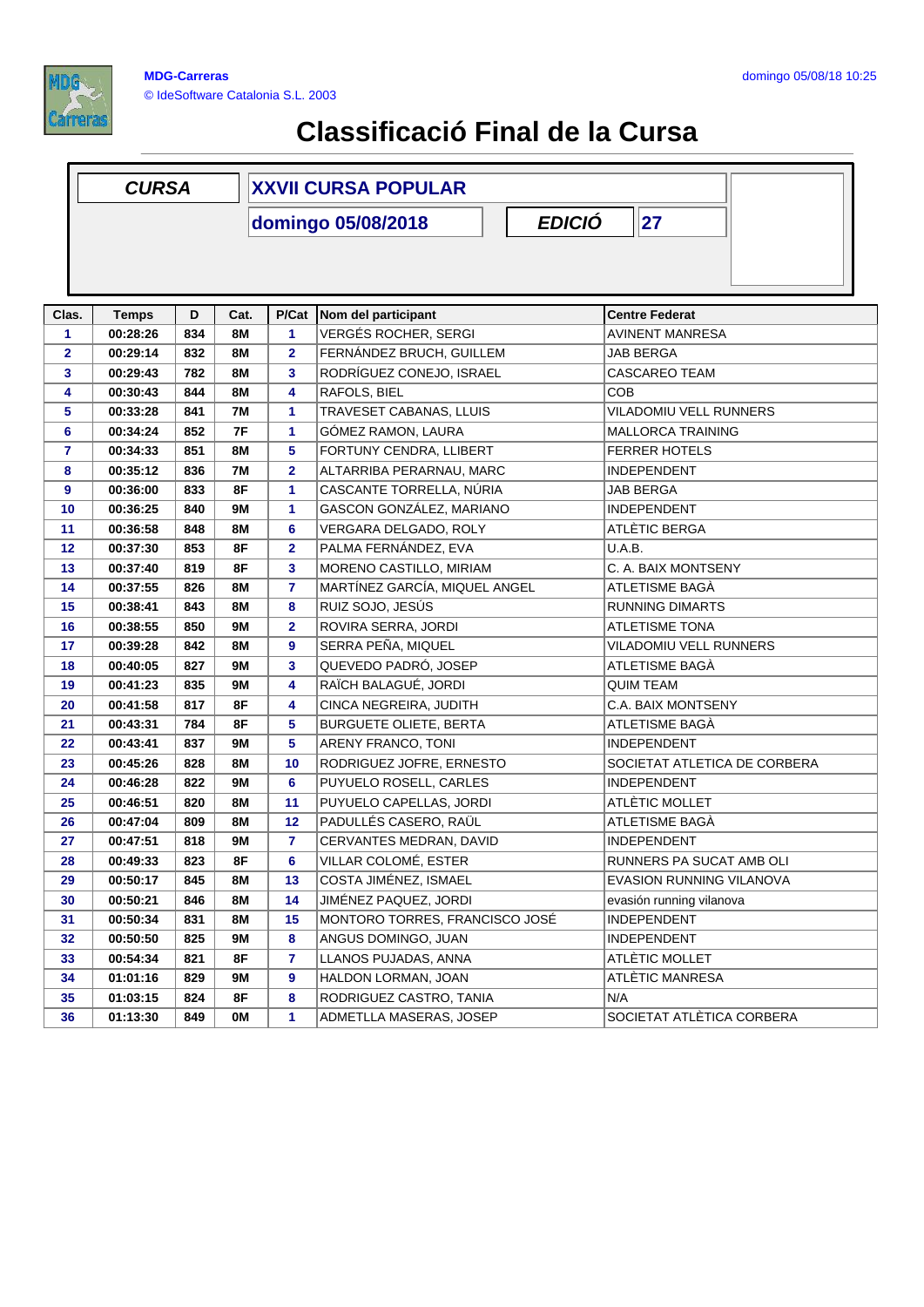

## **Classificació Final de la Cursa**

|                | <b>CURSA</b> |                |           | <b>XXVII CURSA POPULAR XS</b> |                                |                             |  |  |
|----------------|--------------|----------------|-----------|-------------------------------|--------------------------------|-----------------------------|--|--|
|                |              |                |           |                               | domingo 05/08/2018             | <b>EDICIÓ</b><br>27         |  |  |
|                |              |                |           |                               |                                |                             |  |  |
| Clas.          | <b>Temps</b> | D              | Cat.      | P/Cat                         | Nom del participant            | <b>Centre Federat</b>       |  |  |
| 1              | 00:02:58     | 116            | 1M        | 1                             | NOGUERA FUSTÉ, ROGER           | ATLETISME BAGÀ              |  |  |
| $\overline{2}$ | 00:02:59     | 69             | <b>1M</b> | $\mathbf{2}$                  | FUSTÉ GALLEGO, ARNAU           | <b>MOUNTAIN RUNNERS</b>     |  |  |
| 3              | 00:03:09     | 5              | 1M        | 3                             | TORQUEMADA CASTANYER, JAN      | LAIETANA                    |  |  |
| 4              | 00:03:18     | 9              | 1F        | 1                             | CASAFONT VIÑALS, MAGALÍ        | <b>BADALONA ORIENTACVIÓ</b> |  |  |
| 5              | 00:03:22     | 113            | 1F        | $\overline{\mathbf{2}}$       | ANGUS PERALTA, JOANNA          | <b>INDEPENDENT</b>          |  |  |
| 6              | 00:03:30     | 109            | 1F        | 3                             | PINILLA FERNÁNDEZ, VALENTINA   | <b>BAGÀ FINISHERS</b>       |  |  |
| $\overline{7}$ | 00:03:35     | $\mathbf{1}$   | 1F        | 4                             | ESPÍNOLA CRISTOBAL, NOA        | <b>BAGÀ FINISHERS</b>       |  |  |
| 8              | 00:03:39     | 169            | 1M        | 4                             | DRESSLER QUINTANA, JACK        | <b>INDEPENDENT</b>          |  |  |
| 9              | 00:03:44     | 111            | 1M        | 5                             | MARTÍNEZ CABALLE, ALEIX        | <b>INDEPENDENT</b>          |  |  |
| 10             | 00:03:47     | 110            | 1F        | 5                             | PADULLES RIBAS, ANNA           | ATLETISME BAGA              |  |  |
| 11             | 00:03:50     | $\overline{7}$ | 1M        | 6                             | RODRÍGUEZ ROS, GERARD          | <b>CASCAREO TEAM</b>        |  |  |
| 12             | 00:03:52     | 190            | 1M        | $\overline{7}$                | MONTORO MARTÍ, PAU             | <b>INDEPENDENT</b>          |  |  |
| 13             | 00:03:55     | 108            | 1M        | 8                             | <b>BARNADAS BURGUETE, LLUC</b> | ATLETISME BAGÀ              |  |  |
| 14             | 00:04:01     | 8              | <b>1M</b> | 9                             | GALINDO AVILA, CESAR           | INDEPENDENT                 |  |  |
| 15             | 00:04:09     | 118            | 1M        | 10                            | RODRÍGUEZ VILALTA, MARTÍ       | <b>INDEPENDENT</b>          |  |  |
| 16             | 00:04:16     | $\mathbf{2}$   | 1F        | 6                             | GRAÑENA PEIRÓ, ONA             | <b>INDEPENDENT</b>          |  |  |
| 17             | 00:04:34     | 119            | <b>1M</b> | 11                            | PONS VIDAL, ROC                | <b>INDEPENDENT</b>          |  |  |
| 18             | 00:04:43     | 10             | 1F        | $\overline{7}$                | GRAÑENA PEIRO, LUA             |                             |  |  |
| 19             | 00:04:51     | 6              | 1M        | 12                            | RIUS SALAS, BERNAT             | <b>INDEPENDENT</b>          |  |  |
| 20             | 00:05:02     | 117            | 1F        | 8                             | RODRÍGUEZ VILALTA, JÚLIA       | <b>INDEPENDENT</b>          |  |  |
| 21             | 00:06:15     | 86             | 1M        | 13                            | FUSTÉ GALLEGO, TEO             | ATLETISME BAGÀ              |  |  |
| 22             | 00:06:36     | 3              | 1M        | 14                            | TEJERA PADULLÈS, LEO           | ATLETISME BAGÀ              |  |  |
| 23             | 00:06:37     | 4              | 1M        | 15                            | TEJERA PADULLÈS, POL           | ATLETISME BAGÀ              |  |  |
| 24             | 00:08:15     | 216            | <b>2M</b> | 1                             | BALAGUER NOGUERA, JOAN         | ATLETISME BAGÀ              |  |  |
| 25             | 00:08:30     | 210            | 2M        | $\overline{\mathbf{2}}$       | DRESSLER QUINTANA, MARC        | INDEPENDENT                 |  |  |
| 26             | 00:08:32     | 201            | 2M        | 3                             | GRAU POUS, MARÇAL              | <b>INDEPENDENT</b>          |  |  |
| 27             | 00:08:36     | 203            | 2M        | 4                             | CARULLA MAESTRO, POL           | <b>BAGÀ FINISERS</b>        |  |  |
| 28             | 00:08:46     | $214$          | 2F        | 1                             | TORQUEMADA CASTANYER, LAIA     | LAIETANA                    |  |  |
| 29             | 00:08:54     | 213            | 2M        | 5                             | CASALS RIERA, OT               | ATLETISME PUIGCERDÀ         |  |  |
| 30             | 00:09:36     | 200            | 1 M       | 16                            | PESQUER PALMA, ERIC            | U.A. BARBERÀ                |  |  |
| 31             | 00:09:38     | 206            | 2M        | 6                             | COROMINAS RODRÍGUEZ, ARNAU     | <b>INDEPENDENT</b>          |  |  |
| 32             | 00:09:56     | 211            | 2M        | 7                             | QUINTANA GENER, POL            | ATLETISME BAGA              |  |  |
| 33             | 00:10:07     | 204            | 2M        | 8                             | MARTÍNEZ CABALLÉ, BLAI         | <b>INDEPENDENT</b>          |  |  |
| 34             | 00:10:13     | 208            | 2M        | 9                             | PONS VIDAL, ELOI               | JAB                         |  |  |
| 35             | 00:10:16     | 207            | 2M        | 10                            | NOGUERA JARQUE, POL            | ATLETISME BAGÀ              |  |  |
| 36             | 00:11:02     | 202            | 2F        | $\mathbf{2}$                  | CARULLA MAESTRO, MARTINA       | <b>BAGÀ FINISHERS</b>       |  |  |
| 37             | 00:11:05     | 205            | 2F        | 3                             | SERRA NOGUÉS, NORA             | <b>BAGÀ FINISHERS</b>       |  |  |
| 38             | 00:12:17     | 212            | 2M        | 11                            | SERRA QUINTANA, PAU            | ATLETISME BAGÀ              |  |  |
| 39             | 00:12:20     | 209            | 2F        | 4                             | METCALF QUINTANA, AMY          | ATLETISME BAGÀ              |  |  |
| 40             | 00:12:51     | 215            | 2M        | 12                            | ANSONG GELABERT, POL KONRAD    | <b>INDEPENDENT</b>          |  |  |
| 41             | 00:14:32     | 313            | 3M        | 1                             | COROMINAS RODRÍGUEZ, ROGER     | <b>INDEPENDENT</b>          |  |  |
| 42             | 00:14:42     | 310            | ЗM        | $\overline{\mathbf{2}}$       | PESQUER PALMA, IZAN            | U.A. BARBERA                |  |  |
| 43             | 00:16:33     | 312            | 3M        | 3                             | PUYUELO MARRUGAT, JOAN         | <b>INDEPENDENT</b>          |  |  |
| 44             | 00:19:23     | 316            | ЗM        | 4                             | ESPINOLA CRISTOBAL, ERIC       | <b>BAGA FINISHERS</b>       |  |  |
| 45             | 00:20:26     | 317            | 3M        | 5                             | HOMET SAGRERA, FELIU           | INDEPENDENT                 |  |  |
|                |              |                |           |                               |                                |                             |  |  |